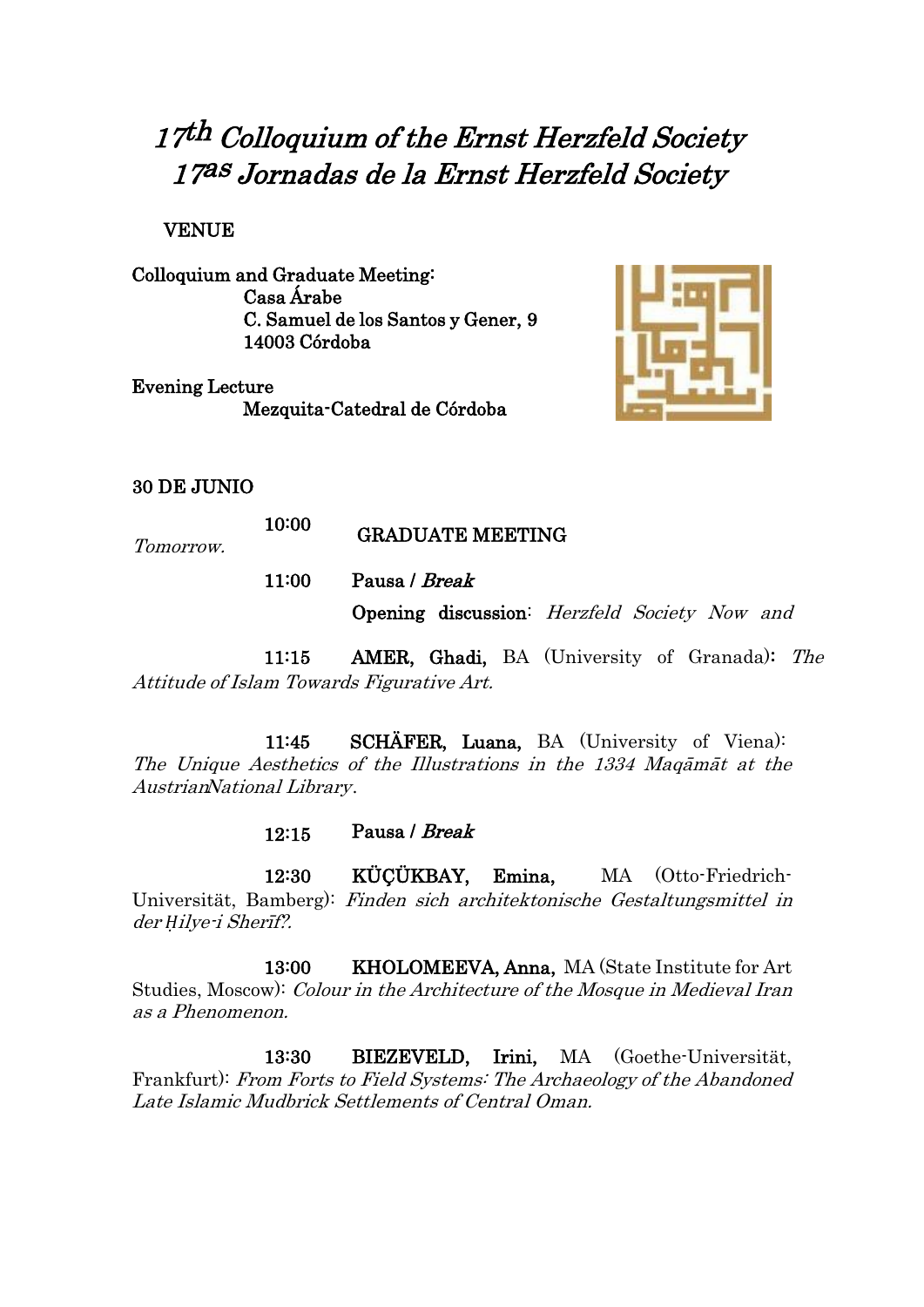

## 17<sup>as</sup> JORNADAS / 17TH COLLOQUIUM

#### 19:00 Evening Lecture / Acto inaugural.

19:30 FRANCINE GIESE (Vitrocentre Romont, Suiza): Artistic Continuity in Medieval Iberia: New Light on the Mosque – Cathedral of Córdoba / La continuidad artística en la Península Ibérica: nueva luz sobre la Mezquita Catedral de Córdoba.

20:30 Reception by the City Council at the Caballerizas Reales / Recepción del Excmo. Ayuntamiento en las Caballerizas Reales.

#### 1 DE JULIO

#### Mañana

| 9:00 | Registration / <i>Entrega de documentación</i> . |
|------|--------------------------------------------------|
| 9:30 | Opening remarks / Palabras de apertura.          |

10:00 KANE, Clementine (Wolfson College, Oxford): In Between Cultures: Uncovering the Book of Pearls and Knowledge of the Essences and Forms.

10:30 BLANCO-GUZMÁN, Rafael (Universidad de Córdoba): The First Minarets of Al-Andalus: An Approach to its Original Image.

#### 11:00 Coffee break / Pausa-café.

11:30 MATEOS, Ana (Universidad de Sevilla): Digging into Ibn Adabbas Mosque at Ishbiliya. Lost Results from an Archeological Survey.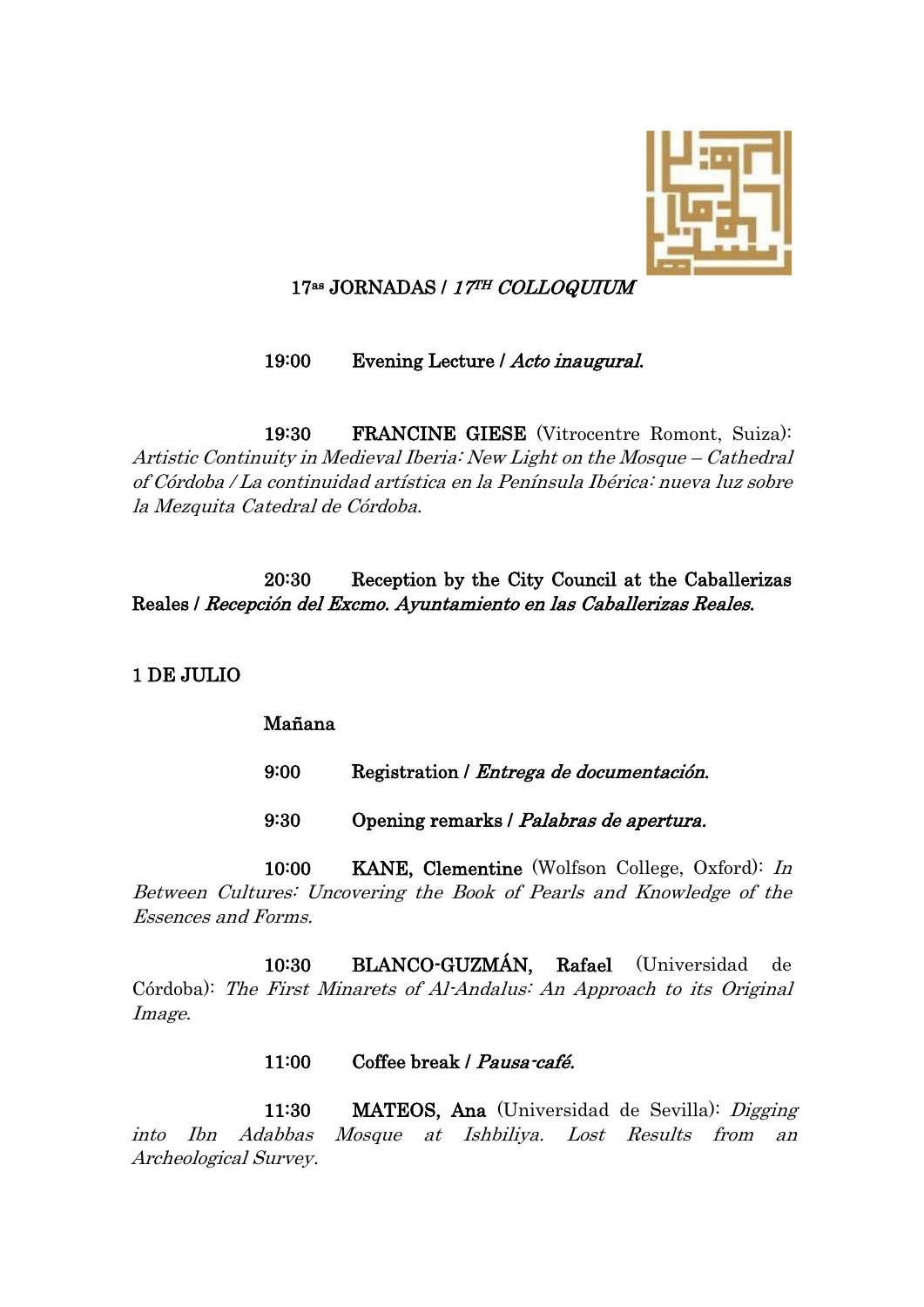

12:00 ARNOLD, Felix (Deutsches Archäologisches Institut, Madrid): The Mosque of Ismail I in the Alhambra: History, Typology and Meaning.

12:30 GONZÁLEZ, Carmen (Universidad de Córdoba): The Earliest Mosques in the Cities of al-Andalus and their Research Challenges.

13:00 ETTAHIRI, Ahmed – EL KACIMI, Asmae (National Instituto of Archaeology and Heritage Sciences, Rabat): Al-Qarawiyyin Mosque, from Oratory to University: The Archaeology of Transformation.

13:30 Lunch / Almuerzo.

#### Tarde

15:30 LEÓN, Alberto (Universidad de Córdoba) – ORTIZ, Raimundo (Cabildo Catedral de Córdoba) – RUÍZ-BUENO, Manuel (Universidad de Córdoba): Place of the Mosque Before the Mosque. The Urban Topography of the Southern Sector of Cordova in Late Antiquity.

16:00 HERRERO, Sebastián – ORTIZ, Raimundo – **ORTIZ, Rafael** (Cabildo Catedral de Córdoba): Research on the Vaults of the Maqsurah in the Mosque of Cordova: Background, Results and Interpretation.

16:30 VALDÉS, Fernando (Universidad Autónoma de Madrid): The Mosaic of the Maqsura in the Aljama of Córdoba: Archaeology of Propaganda.

#### 17:00 Coffee break / Pausa-café.

17:30 HARMUTH, Maximilian (University of Vienna): From Ottoman Baroque to Habsburg Moorish and Bosnian Neo-Turkish: The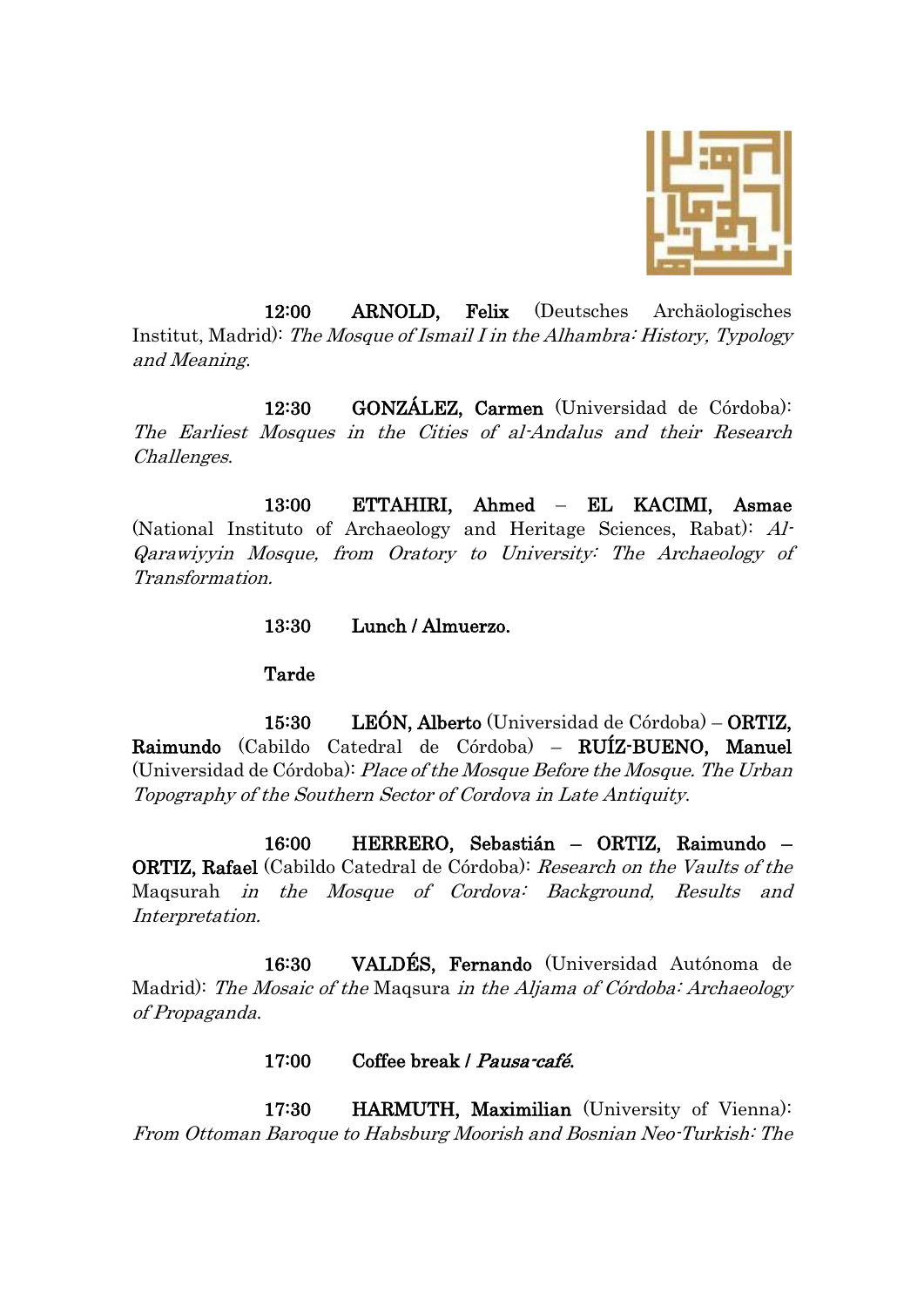

Architectural Decoration of the Begova Mosque in Sarajevo Revisited / Reconstructed.

18:00 BAJRAMOVIĆ, Ajla (University of Vienna): In Pursuit of the Orientalizing Style: Retracting the Shapes and Meanings of the Bahram Beg Mosque in Northeastern Bosnia.

18:30 MORADI, Amin (Otto-Friedrich-Universität, Bamberg): The Jami Mosque of Marand.

19:00 DUVA, Federica (La Sapienza -Università, Roma): The Congregational Mosque in the Mosque-Dar al-Imara Complex: Architectural Function and Symbolical Change in the Early Abbasid Period.

19:30 Visit to Mid'a / Visita Mid'a.

2 DE JULIO

#### Mañana

9:00 ELSAYED, Hend (University of Bonn): Medieval Cairene Mosques in the Time of Transition: New Roles and Meanings.

9:30 LAVESA, Asunción (Independent Scholar): Covering the Naked Mosque. How Textiles Change the Perception of a Sacred Space.

10:00 CORTÉS, Rodrigo (Independent Scholar) – UGOLINI, Alejandro (Universidad Autónoma de Madrid): The Survival of Andalusian Mosques in the Post-Medieval Era: the Jamur of Zafra (Badajoz).

### 10:30 Coffee break / Pausa-café.

11:00 BLUNDO, Amelia (La Sapienza – Università, Roma): Churches and Mosques in Western Anatolia Between the 15<sup>th</sup> and the 16<sup>th</sup> Century: Visuality, Materiality and Mutual Appropiations.